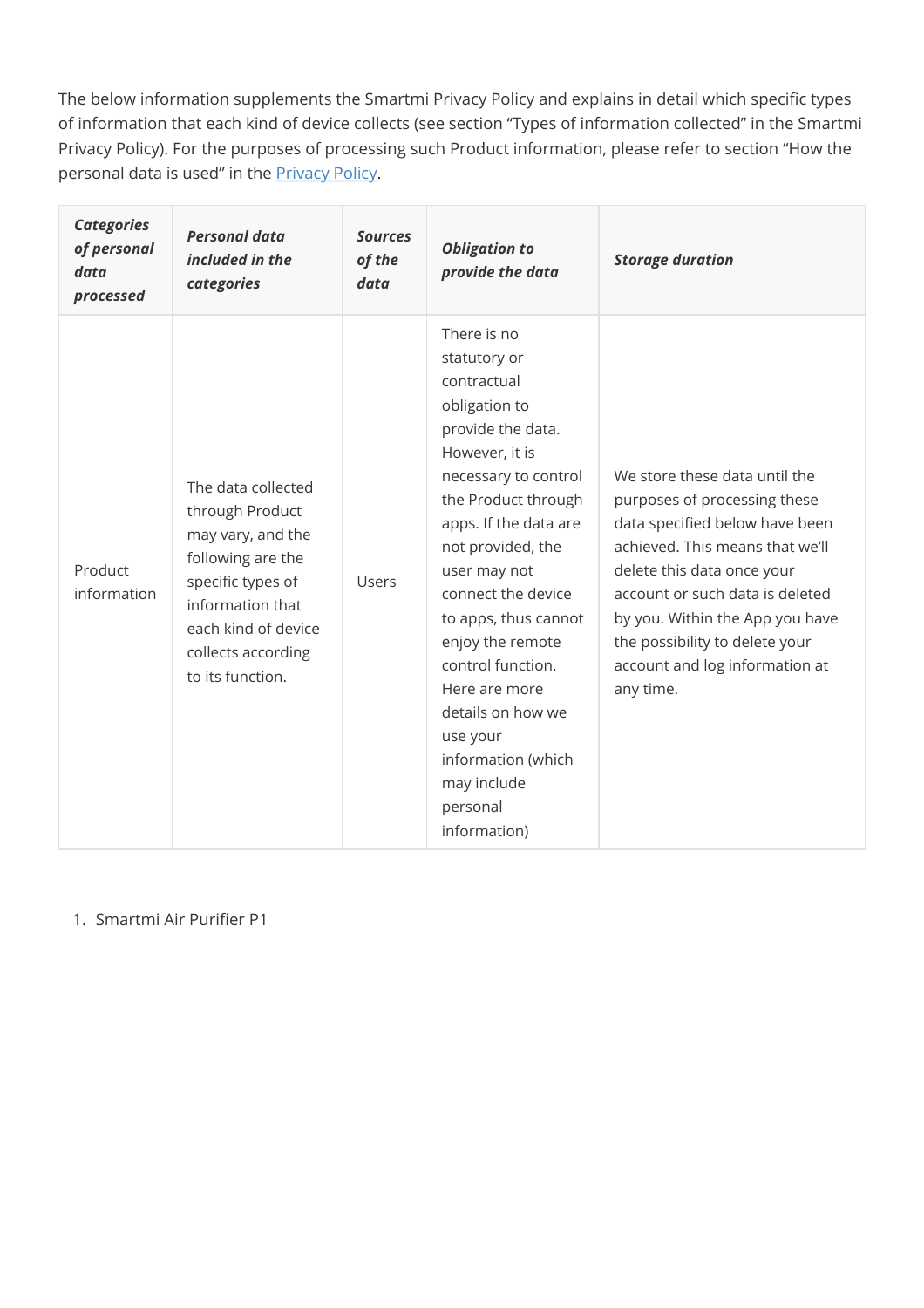| Personal data included in the categories                                                                                                                                                                                                                                                                                                                                                                                                    | <b>Obligation to provide the data</b>                                                                                                                                                                                                                                                                                                                                                                                                                                                                                                          |
|---------------------------------------------------------------------------------------------------------------------------------------------------------------------------------------------------------------------------------------------------------------------------------------------------------------------------------------------------------------------------------------------------------------------------------------------|------------------------------------------------------------------------------------------------------------------------------------------------------------------------------------------------------------------------------------------------------------------------------------------------------------------------------------------------------------------------------------------------------------------------------------------------------------------------------------------------------------------------------------------------|
| <b>Device function information: When</b><br>device is put in use, we may collect<br>information related to device operation,<br>such as power on/off status, operation<br>mode (auto, manual, level), notification<br>sound on/off status (i.e., buzzer on/off<br>status), scheduled on/off settings,<br>screen brightness setting, child lock<br>on/off status, time zone, error type,<br>error alarm on/off settings and<br>operation log | To keep device functioning properly: We may collect<br>device information such as power on/off status,<br>operation mode, notification sound on/off status,<br>scheduled on/off settings, screen brightness settings,<br>parental controls on/off status, smart scene settings,<br>etc., as well as device function information. For<br>example, we will collect the build No. of your device to<br>identify it and provide firmware updates. We may also<br>collect information about consumables to ensure the<br>filter functions properly; |
| Air quality information: We may collect<br>information about the air quality in the<br>operation environment, including indoor<br>PM 2.5/PM10 levels measured by the<br>sensor in the device.                                                                                                                                                                                                                                               | To display current air quality: We may collect the air<br>quality information in the current operation<br>environment for you. For example, we will collect the<br>information about indoor PM 2.5 levels to determine<br>the indoor air quality and display it on the Home<br>screen.<br>To select the proper operation speed: (Only when) in<br>auto mode, we may automatically adjust the<br>operation speed of the device based on the air quality<br>of the current operation environment;                                                |
| <b>Information related to consumables: We</b><br>may collect information about the filter,<br>such as used life, remaining life, total<br>life.                                                                                                                                                                                                                                                                                             | To calculate filter life and notify of replacement: We<br>may collect information about filter usage to calculate<br>its life and notify you of replacement when it expires.                                                                                                                                                                                                                                                                                                                                                                   |

2. Jya Fjord Air Purifier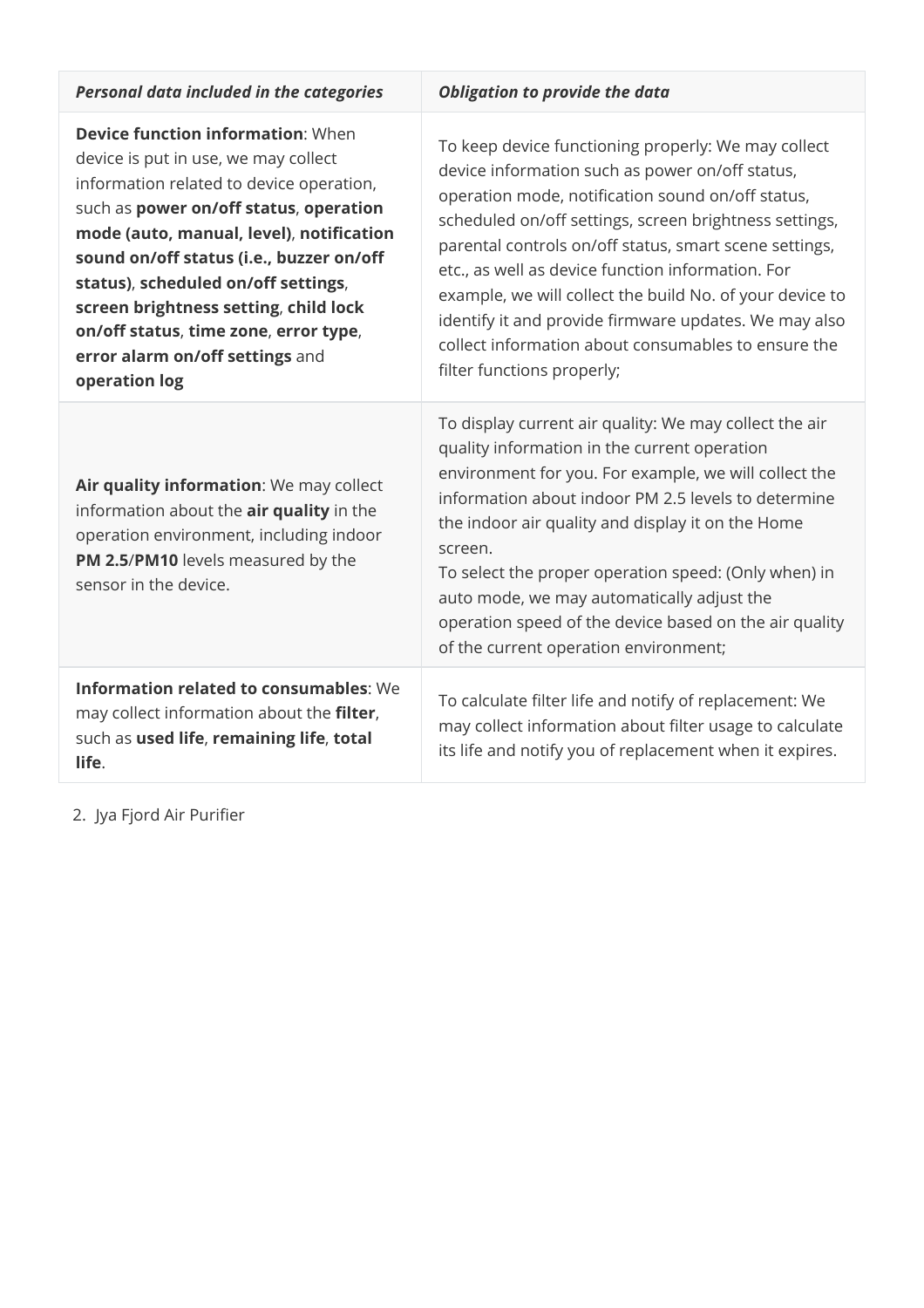| <b>Personal data included in the categories</b>                                                                                                                                                                                                                                                                                                                                                                                             | <b>Obligation to provide the data</b>                                                                                                                                                                                                                                                                                                                                                                                                                                                                                                          |  |
|---------------------------------------------------------------------------------------------------------------------------------------------------------------------------------------------------------------------------------------------------------------------------------------------------------------------------------------------------------------------------------------------------------------------------------------------|------------------------------------------------------------------------------------------------------------------------------------------------------------------------------------------------------------------------------------------------------------------------------------------------------------------------------------------------------------------------------------------------------------------------------------------------------------------------------------------------------------------------------------------------|--|
| <b>Device function information: When</b><br>device is put in use, we may collect<br>information related to device operation,<br>such as power on/off status, operation<br>mode (auto, manual, level), notification<br>sound on/off status (i.e., buzzer on/off<br>status), scheduled on/off settings,<br>screen brightness setting, child lock<br>on/off status, time zone, error type,<br>error alarm on/off settings and<br>operation log | To keep device functioning properly: We may collect<br>device information such as power on/off status,<br>operation mode, notification sound on/off status,<br>scheduled on/off settings, screen brightness settings,<br>parental controls on/off status, smart scene settings,<br>etc., as well as device function information. For<br>example, we will collect the build No. of your device to<br>identify it and provide firmware updates. We may also<br>collect information about consumables to ensure the<br>filter functions properly; |  |
| Air quality information: We may collect<br>information about the air quality in the<br>operation environment, including indoor<br>PM 2.5/PM10 levels measured by the<br>sensor in the device.                                                                                                                                                                                                                                               | To display current air quality: We may collect the air<br>quality information in the current operation<br>environment for you. For example, we will collect the<br>information about indoor PM 2.5 levels to determine<br>the indoor air quality and display it on the Home<br>screen.<br>To select the proper operation speed: (Only when) in<br>auto mode, we may automatically adjust the<br>operation speed of the device based on the air quality<br>of the current operation environment;                                                |  |
| <b>Information related to consumables: We</b><br>may collect information about the filter,<br>such as used life, remaining life, total<br>life.                                                                                                                                                                                                                                                                                             | To calculate filter life and notify of replacement: We<br>may collect information about filter usage to calculate<br>its life and notify you of replacement when it expires.                                                                                                                                                                                                                                                                                                                                                                   |  |

3. Jya Fjord Pro Air Purifier